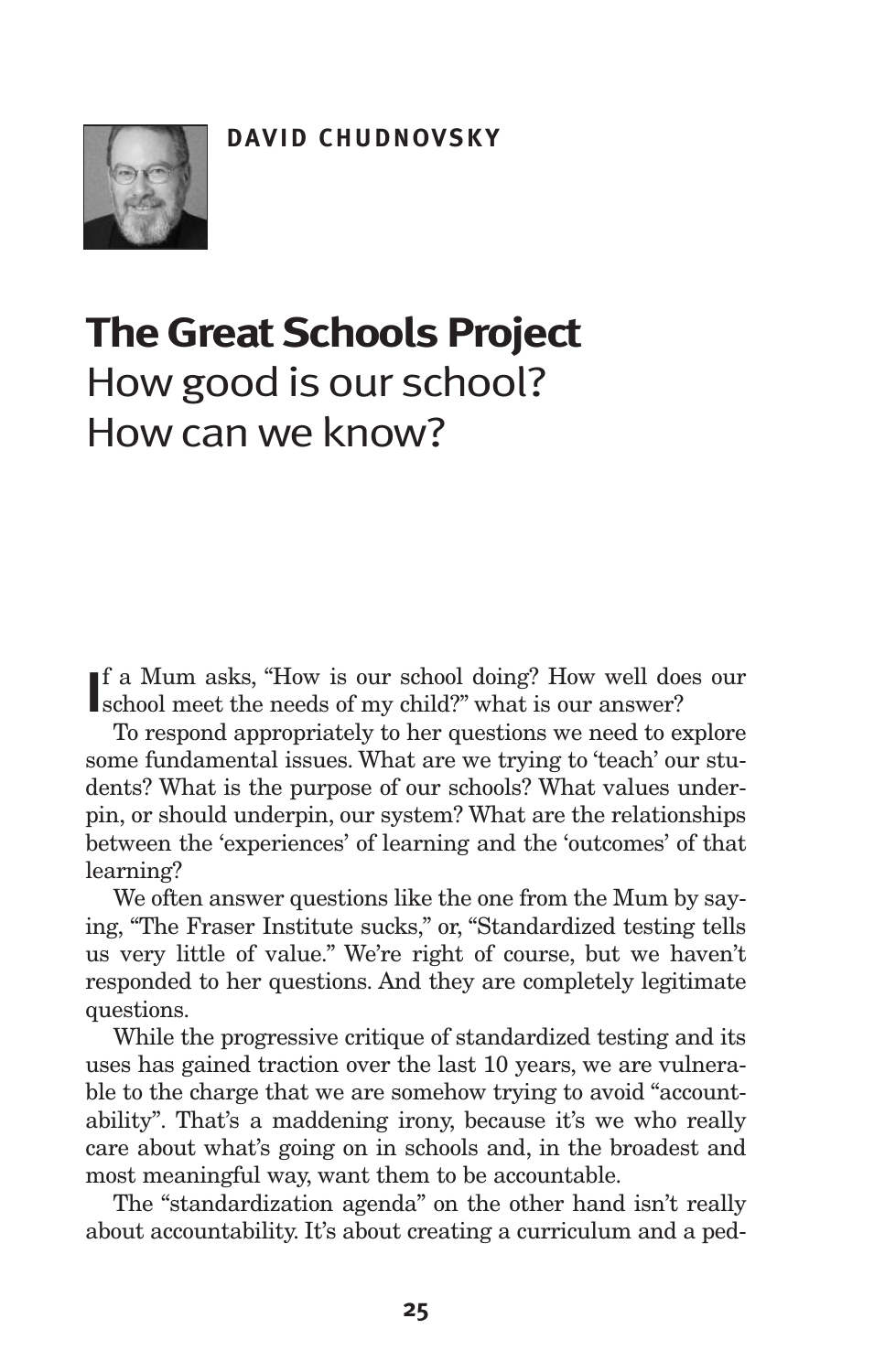agogy that build an individualist, consumerist, and passive culture, community and economy.

Sometimes, we respond to questions like the Mum's defensively. We assume that her questions suggest an implicit criticism of the school and public education, a sympathy for the Fraser Institute and its ilk.

But in the vast majority of cases that's not it at all. In fact, it's often just the opposite. The Mum asked her questions because she believes in public education. It provides for her child the best chance for a happy and fulfilling life, and she knows it.

She's anxious about her school because she realizes it's under tremendous strain and pressure, and she knows it's got an enormous job to do. She wants to understand how the school is doing because she has a vital interest in defending it and in helping it do an even better job for her child and her neighbours' children.

So she asks — how is our school doing? And we answer. And our answer is our very logical and reasonable critique of the standardization agenda.

But our critique, despite its increasing sophistication, isn't enough. We need to propose our own notion of what some people call 'accountability' — for several reasons.

First, we who believe in progressive education have a responsibility to move beyond criticism. If, as we sometimes say,"another world is possible," what will that world look like? What could it look like?

Michael Apple puts it this way:

The analysis of "what is" has led to a neglect of what "might be." Thus, there has been a withering of substantive large-scale discussions of feasible alternatives to neoliberal and neoconservative visions, policies, and practices, ones that would move well beyond them…

… defensible, articulate, and fully fleshed out alternative critical and progressive policies and practices in curriculum, teaching, and evaluation need to be developed and made widely available. (*Educating the "Right" Way*; pg. 80)

Second, we need to inspire people and give them hope and confidence rather than simply telling them what's wrong. Often they already know what's wrong (or at least they know that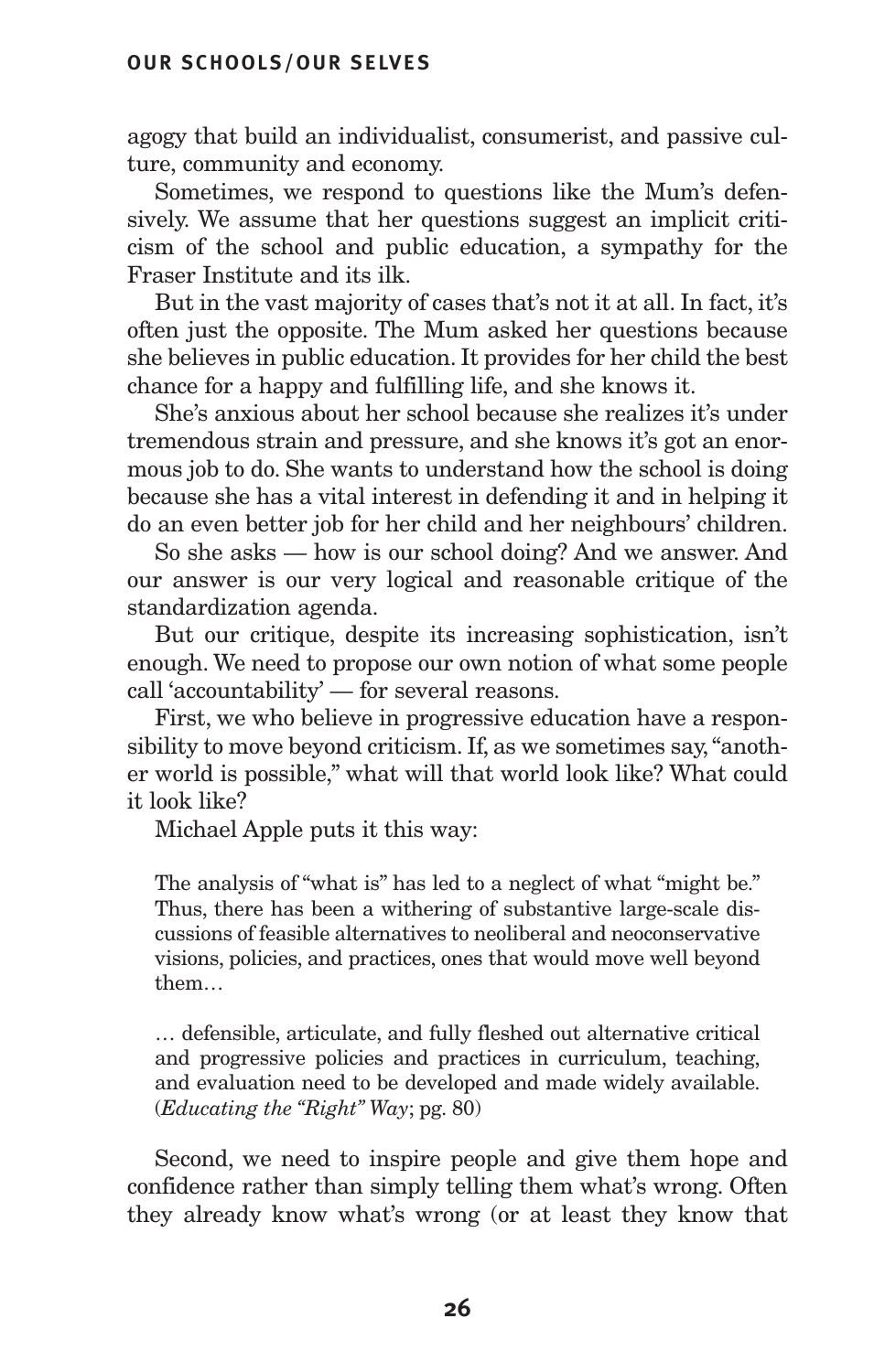something is wrong), but they are demobilized because they don't know what to do about it. Donald Gutstein warns,

If public education supporters hope to counter the success of the neoliberals, they must stop denying the free-market frame and start constructing a frame based on social justice, and they must be prepared to do this consistently for many years. (Donald Gutstein; "Reframing public education: Countering school rankings and debunking the neoliberal agenda"; pg.4)

Third, in the ongoing debate around the 'standardization agenda' we will be much stronger and more successful if we can begin to point to our own notion of 'accountability'.

Finally, we really do care about how our schools are doing and are committed to the best possible education for every child. So, it's logical that we set ourselves the task of figuring out how to make an assessment of just that — how is our school doing?

# **What are the standardizers up to?**

Currently, those who purport to be interested in "school accountability" are focused on what we might call OUTPUTS. The standardizers want to "measure" what students have "learned" and can show on a test they have learned.

We all know the weaknesses of this approach.

- The standardizers are "measuring" lower order recall for the most part. They de-emphasize and often ignore higher order thinking — like analyzing, synthesizing, forming hypotheses and problem-solving.
- Their choice of what to "measure" is based not on what's important to learn, know or understand, but instead on what's easiest to measure on standardized tests.
- The standardizers "measure" only a tiny corner of significant OUTPUTS.
- Their "measurements" are simply snapshots of test-taking skills on a particular day. In fact, as many have argued, what standardized testing does best is simply to measure students' ability to write standardized tests.
- Standardized tests are not diagnostic. Even if the results were meaningful, they tell us almost nothing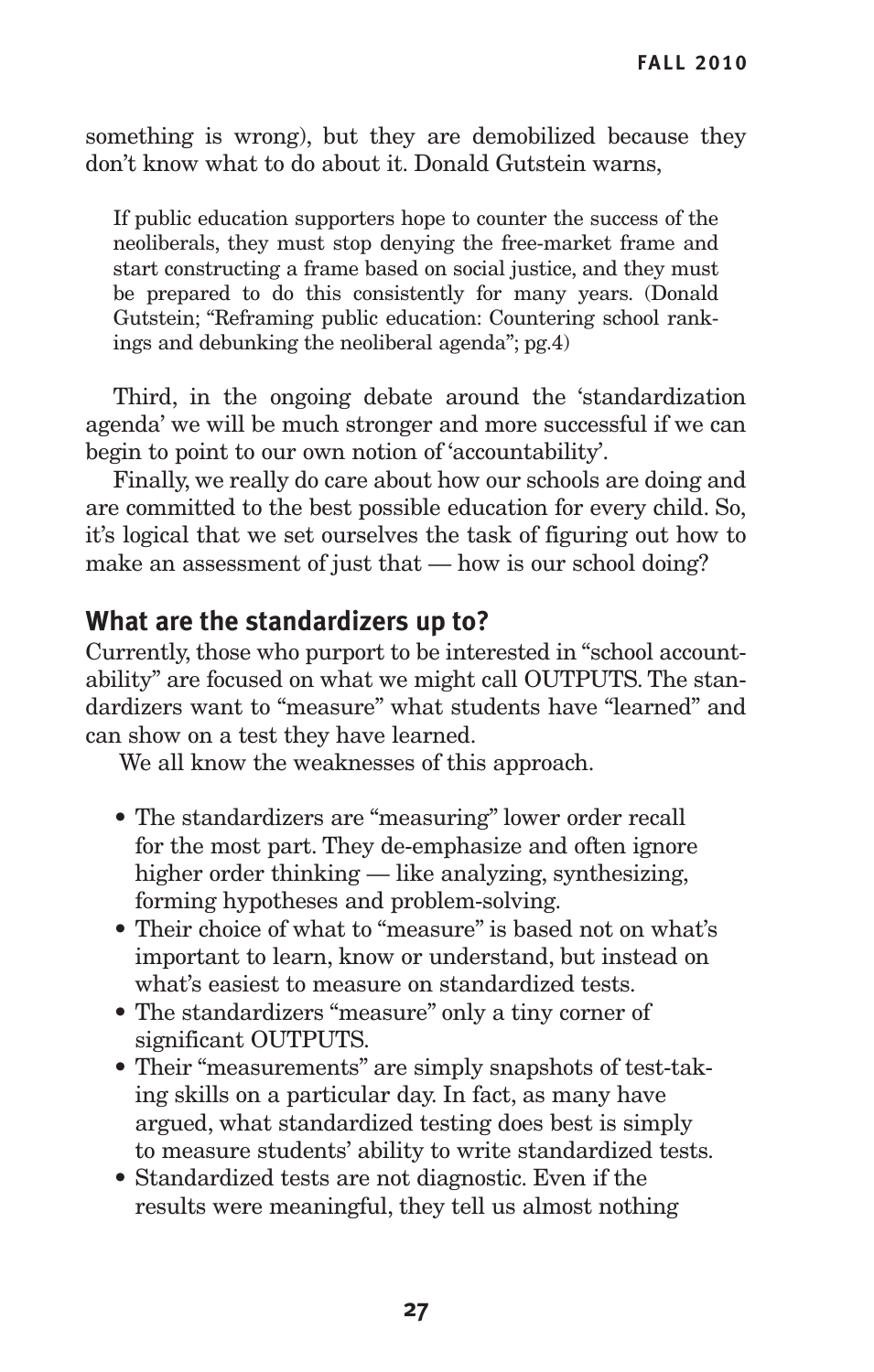about how to help a particular student improve a skill, process or understanding.

• The results of the tests are used by the standardizers in a completely irresponsible way (for example, the Fraser Institute so-called Report Card on Schools) and this means, among other things, the further marginalization of already disadvantaged communities, schools and students. Moreover, the methodology used by the Fraser Institute to turn standardized test scores into a socalled report card on schools is so flawed that its results cannot be taken seriously — even in their own terms. (see, for example, Gutstein; "Reframing public education: Countering school rankings and debunking the neoliberal agenda" on the web at http://www.bctf.ca/uploadedFiles/Public/Issues/FSA/Gut stein-ReframingPublicEducation.pdf )

And there are of course lots more reasons to be skeptical of the value of this kind of testing.

## **What's important to us?**

We are interested in the OUTPUTS of the educational system. But there is a tremendously wide range of OUTPUTS that is ignored by those who push the "standardization agenda". That's partly because it's hard to figure out how to assess things like critical thinking, aesthetic and cultural sensibility, problem solving, self-confidence, sense of self in historical, geographic, social, class, gender and ethnic context, vocational readiness, emotional resilience, social solidarity, community responsibility, media and computer literacy, democratic citizenship, etc.

So it's partly because it is hard to assess these absolutely central skills, goals, values, processes, and knowledge that the standardizers ignore them for the most part. But it's also because the standardizers aren't interested in some of these OUTPUTS, and are opposed to others.

We, on the other hand, are interested in all of these and many more. It's significant to note here that literacy and numeracy, which the standardizers claim to be measuring, are central and incredibly important. But they're much more complicated than they want us to believe.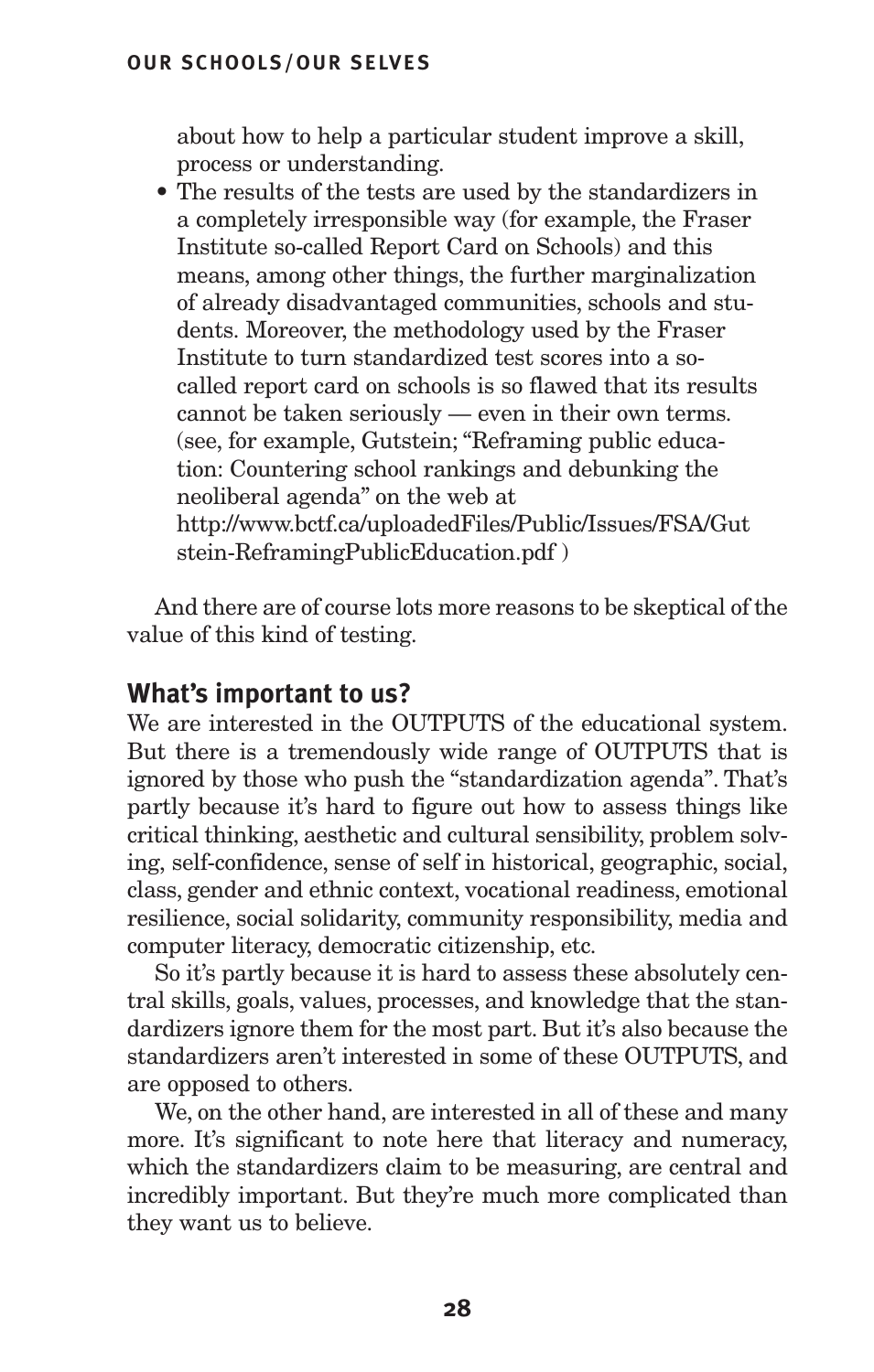A second area of importance might be described as INPUTS. These are a range of conditions that students live with in their communities and find when they arrive at school.

What are the school's class sizes and class composition? Is it a healthy physical environment

(mold, dust, air quality, etc.)? Is there sufficient custodial staff to keep the school clean and functioning? Are specialist teachers and other support workers available to deal with special needs? Is there a school library

# **Do students get the opportunity for EXPERIENCES that inspire their imagination, compassion and interest?**

with appropriate materials and appropriate staff? Are counselors available to deal with crises and to provide appropriate advice and support? Are teaching and learning materials in good condition and up to date? Are teachers well-trained, in appropriate assignments, and do they have available to them ongoing professional development experiences? Is there enough and appropriate administrative support? Is there appropriate out of school care, etc. etc?

A third area of importance might be called EXPERIENCES. Too often schools are seen as simply means to an end. They are judged on the basis of how well they might be preparing students for something else — whether it is the next level of schooling or, more often, the economy and employment (or perhaps unemployment or underemployment).

But surely schools need to be assessed, to a great extent, on the value of the immediate experiences they provide for students. Are the students happy and do they feel fulfilled at school? Are their families confident in the school? Is there a feeling and an experience of community among the students, staff and neighbourhood? Are extra-curricular activities available and do students take advantage of them? Do students get the opportunity for EXPERIENCES that inspire their imagination, compassion and interest? etc.

Any attempt to answer the Mum's questions — How is our school doing? How well is our school meeting the needs of my child? — will need to take into account all three — OUTPUTS, INPUTS and EXPERIENCES.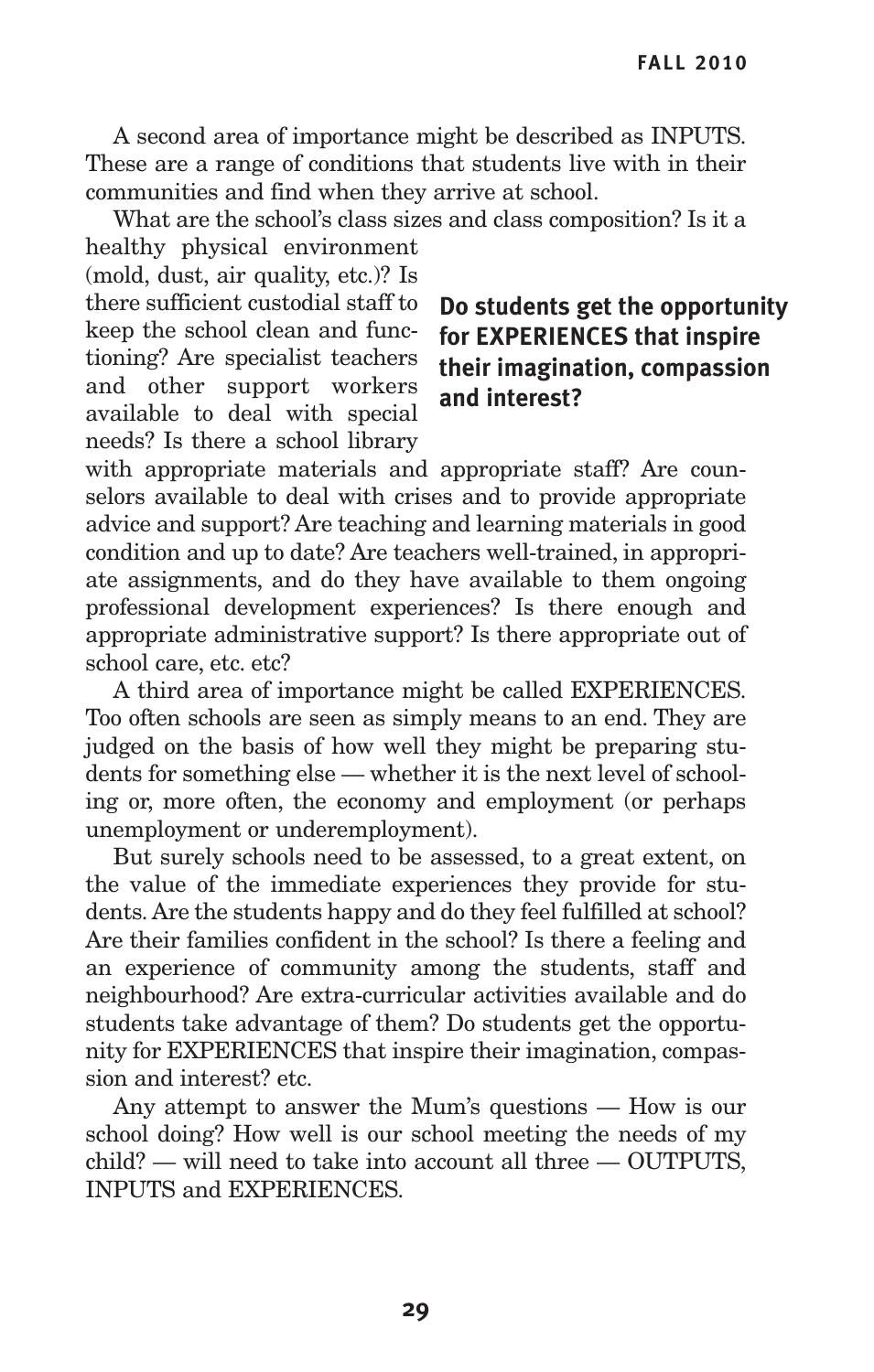# **The Great Schools Project**

For more than a year, a group of teachers, parents, academics, unionists, education activists, school trustees, school and district administrators, recent graduates and others in Vancouver have begun to meet to discuss this challenge. Everyone is a volunteer. Nobody gets paid to participate in this work. We call ourselves the Great Schools Project.

The purpose of the Great Schools Project is to develop methods to assess schools that support students, communities, and the public education system, so that we can provide the best education possible for every child — so that we have a useful answer to that Mum's questions: How is our school doing? How well is our school meeting the needs of my child?

It's also an attempt to live up to our responsibility to move beyond simply criticizing — to make concrete proposals we believe will improve the public education system for kids.

Our conversations, which have included more than 50 people, have been rich, textured and diverse. The debates have been complex and provocative. We've reviewed and discussed a wide range of methodologies and processes that could be used in assessing the job our schools are doing.

## **How is our school doing?**

What follows is a list of ways we might assess schools to support students, learning and public education, together with some thoughts about the complexities and challenges attached to each.

We in the Great Schools Project have discussed some of these tools and processes at length, others only in passing. It's important to stress that these are tentative and preliminary thoughts arising from our deliberations. We will look at all of these ideas in much more depth in the months to come.

It's also worth noting, that while the Great Schools Project is a participatory endeavour, with the opportunity for debate, input, reflection and review afforded to all who take part, this article is the thoughts and reflections of only one individual, its author.

# **Let a thousand flowers bloom — multiple analysis of test data**

The use of FSA results (standardized testing) to create a so-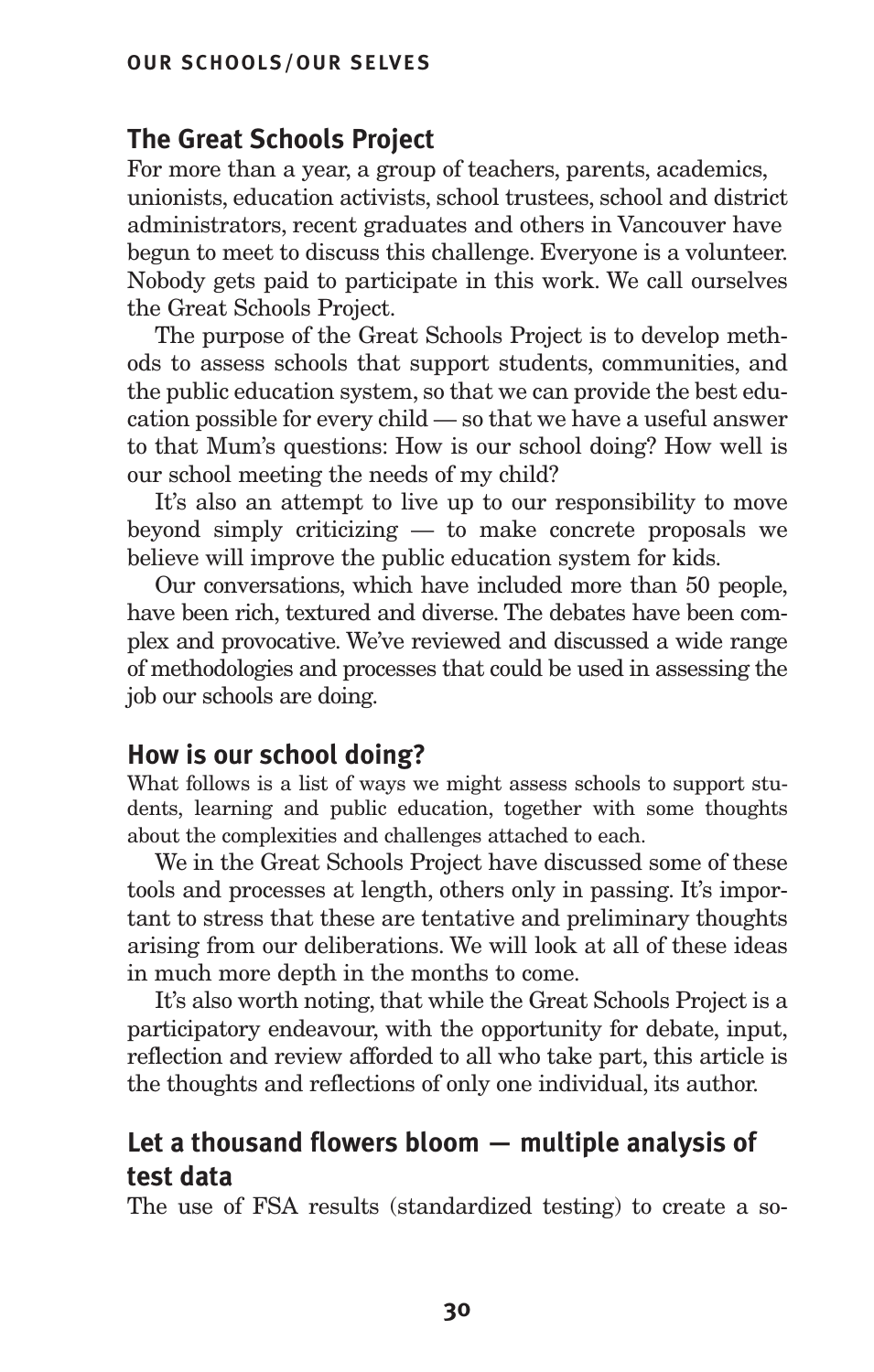called report card on schools at both the elementary and secondary level, has come under increasing scrutiny and criticism. Two recent developments are of particular note.

First is the devastating critique of the methodology used by the Fraser Institute to create their so-called report card. Donald Gutstein's analysis reveals the

shocking, and at times inexplicable, weighting of factors which result in a school's placement on the list. His assessment of Fraser Institute methods takes the critique to a new level because it shows clearly their claim to some kind of "objective" measurement of schools is bogus.

**Variables outside the school experience are much more important in explaining how children do on standardized tests than anything that happens to them in school.**

Second, an analysis of BC schools by the C. D. Howe Institute (a business oriented think tank) using the same FSA and final exam results for their base data, resulted in dramatically different rankings. This is because C. D. Howe attempted to take into account, to some extent, socio-economic status and other demographic information in determining a school's performance. (for a more in-depth review of this issue see Donald Gutstein; "Reframing public education: Countering school rankings and debunking the neoliberal agenda"; pg 23-24)

Great Schools Project participants discussed this turn of events at some length. What would happen, we asked ourselves, if other groups used the same FSA test data, but filtered it through even more rigorous demographic lenses? Surely the results would change again. Different schools would be determined to be "best." Similarly, different schools would be "worst." And what if school communities got to choose which of the lenses or filters they wanted to use to analyze the FSA data for their school?

Such a methodology has much to recommend it. It would help show that variables outside the school experience are much more important in explaining how children do on standardized tests than anything that happens to them in school. The importance of socio-economic factors would be immediately apparent. Each community would have a range of filters through which to understand their school's progress and would be free to "plug in" the variables that make most sense to them.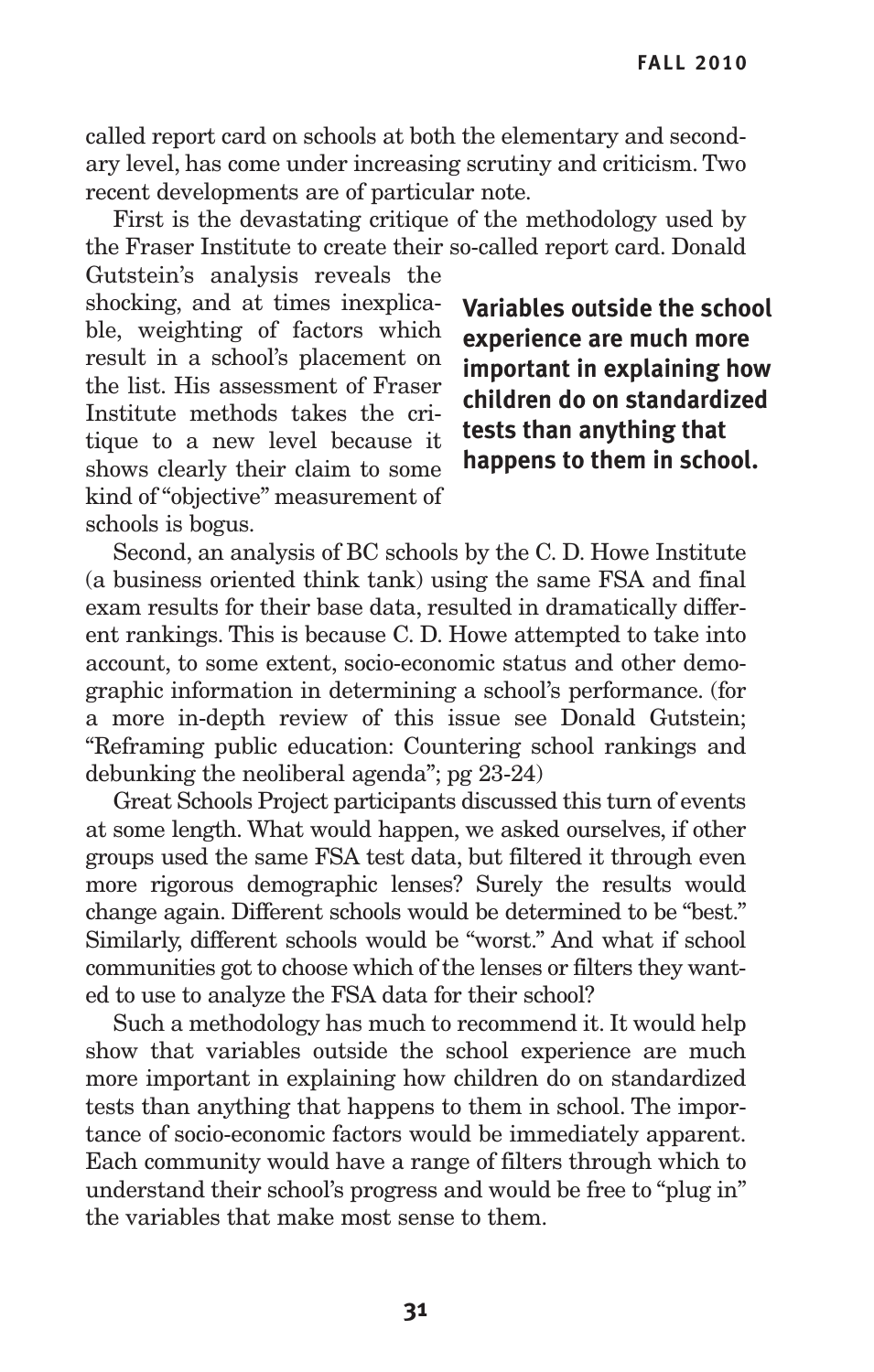Nevertheless, there are some distinct disadvantages to this approach. Most importantly, it accepts by implication that FSA (or similar provincial standardized) testing is the standard by which students and schools are to be measured — no matter how much those test scores are tweaked, mediated or "corrected" by looking at them through a socio-economic lens. It therefore does not deal with the fundamental concern expressed by progressive critics, that the range of educational OUTPUTS we are interested in is dramatically wider and deeper than what is or can be measured on a standardized test. Additionally, the result of such a scheme is still a ranking of "good schools" and "bad schools" with all of the problems that creates. In effect, with the help of the real estate industry, we would still be contributing to the commodification of schools.This conundrum, which might be expressed as a question — Should we be comparing schools to one another in any way? is discussed in more detail below. Finally, it is not clear what the mechanism is between such results and improving the situation for individual students or groups of students in schools.

## **What about resources? Input-based based assessments**

A widely held criticism of the "standardization agenda" is that it ignores the impact of the level of resources available to schools. This problem expresses itself in more than one way. Some schools have been relatively privileged because of the socio-economic background of their communities, with all of the advantages that brings. In addition, some of these very schools have benefited from disproportionate allocations of resources — sometimes because school boards and administrators simply favoured them, and sometimes because these communities have had the time, energy and expertise to advocate successfully for their schools. Moreover, all schools are dramatically affected by cutbacks and reductions in financial support from the state — a situation which has been increasingly prevalent over the last two decades. Simply put, resources do make a difference.

The Great Schools Project participants have discussed at some length, therefore, the use of some kind of input-based assessment as part of a broader assessment of schools.

Many education theorists, advocates and activists have done interesting work in this area, and have, additionally, provided a number of strategies which may prove to be extremely helpful at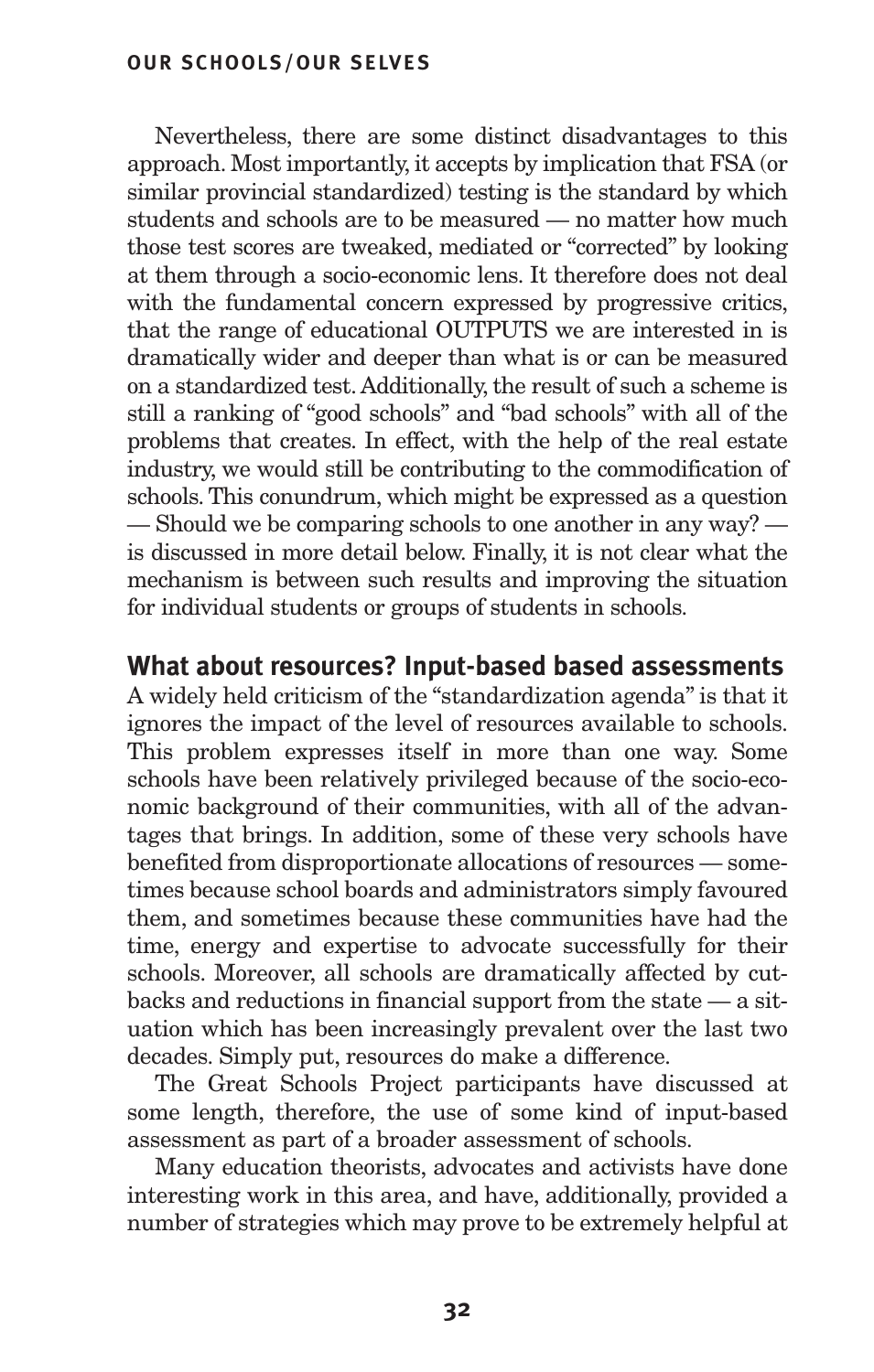reframing the debate to better reflect the ways in which we can work towards authentic school assessment. Examples of some of these are described below.

## *1. Susan Ohanion's "What Does a Good School Look Like?" checklist*

(http://www.susanohanian.org/show\_commentary.php?id=742), includes a range of inputs (class sizes, teaching materials, cleanliness and healthiness, specialist teacher availability, number of library books, etc.). It also suggests other characteristics (encouraging students to choose what they want to read, with no points or prizes attached: [school] is headed by a principal who regularly reads to students; requires no homework; [school] offers varied approaches to instruction and evaluation, etc.) which speak to teaching and assessment methodologies. As well, Ohanion puts forward school management criteria and school/parent/community relationships which she argues are necessary for the "good school."

*2. People for Education in Ontario* (a parent-based advocacy organization) have, for many years created, distributed, collated and publicized the results of a survey of schools which focuses on resources available in individual schools. Staffing, class sizes, specialist teacher numbers and programs are central aspects of the surveys. Significantly, their elementary survey deals with child care availability (find the links to elementary principal, secondary principal and school council surveys here: http://www.peopleforeducation.com/school\_survey).

## *3. The Healthy School Report Card*

(http://www.healthyschoolcommunities.org/HSRC/pages/ reportcard/reportcardlogin.aspx) uses the concept of "school health" to create a "report card" that allows for assessment of a range of critical inputs. It calls on schools to: meet guidelines and standards established by your state or provincial government; meet the U.S. Department of Agriculture Local Wellness Policy requirements; establish a school environment consistent with the World Health Organization's concept of health-promoting school; integrate best practices and methods of providing school health programming for a high-quality school.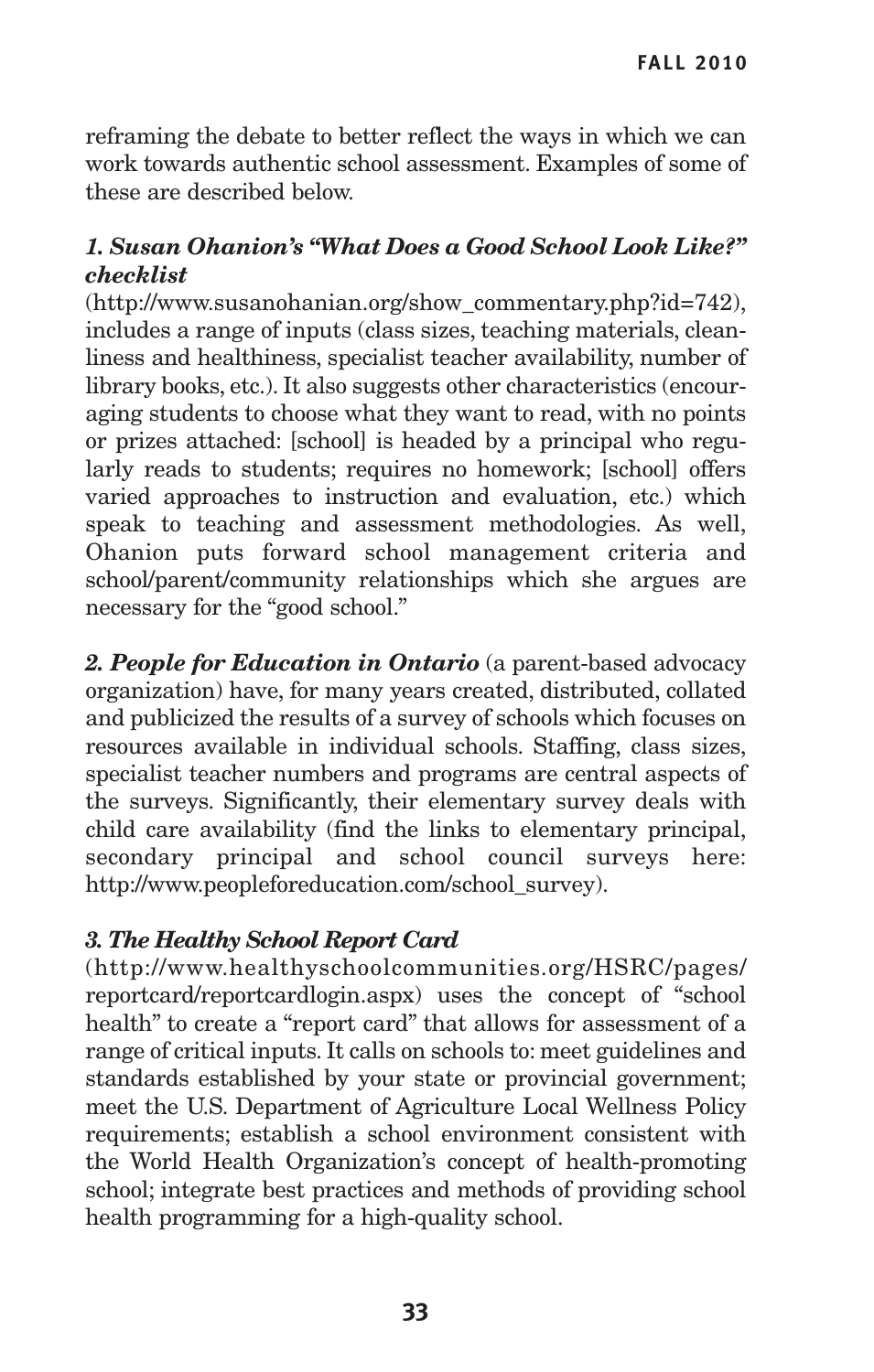Each of these, and many more, suggest approaches that the Great Schools Project will likely embrace in some form. Still, there are many questions left unanswered. What importance should be given to resources, in terms of our assessment of how a school is doing, as compared to the other two general categories we have discussed: OUTPUTS and EXPERIENCES? What is the relationship between and among these three? Who has the time, energy and resources — and, more important, who has the responsibility — to do the assessment of INPUTS?

# *4. Knowledge, wisdom and the joy of learning assessing a broad range of outputs*

Most serious observers of education policy are critical of the narrow and shallow assessment of students and schools based on standardized tests like the BC FSA.We understand the goal of our schools to be much broader and deeper than a relatively cursory teaching of literacy and numeracy. Therefore, we argue, assessment tools must take into account this much richer and more textured understanding of what we hope students are learning.

So our first task is to come to consensus on what to assess. Simply asserting that we need to look at a broad range of results isn't good enough.What are those OUTPUTS? Second, and much more complicated, is figuring out a useful and authentic way to assess them. Much of the the Great Schools Project discussion to date has focused on these issues. There are many suggestions of what a broad range of learning outcomes might look like. Here are just two examples.

Australians Leonie Rowan and Chris Bigum suggest what they call"Knowledge Producing Schools,"which would engage in"future proofing" students.This would be done by providing," … robust and durable skills and dispositions …" which provide students with,

… the opportunity to develop, rehearse and display:

- Strong literacy and numeracy skills.
- Excellent multi-literacy skills including high-level capacities in the 'new basics' of ICT.
- Operational, cultural, critical literacy.
- An understanding of a changed and changing social and economic environment for their present and their future (career, relationships, family and health).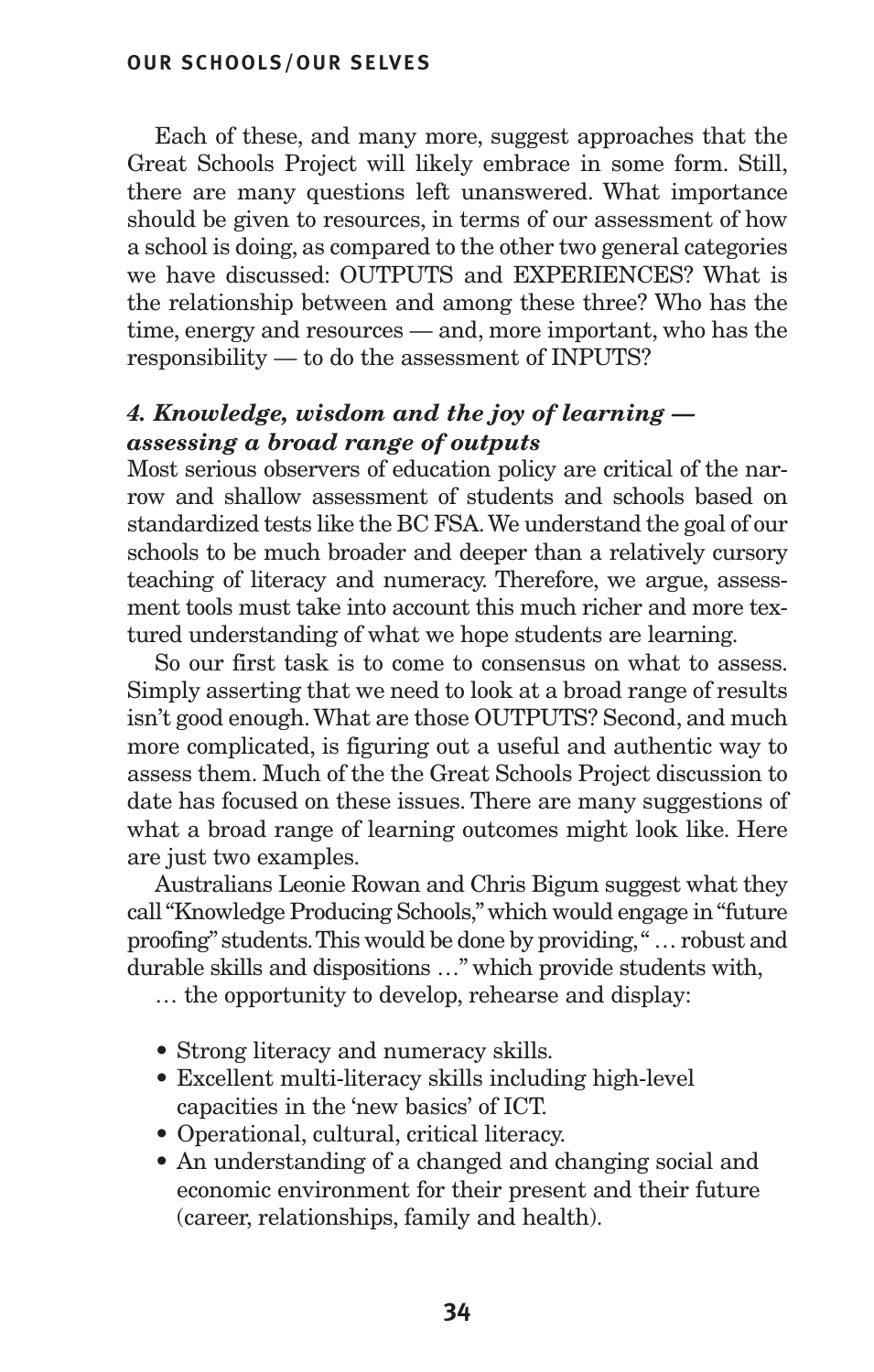- The ability to live harmoniously in a community characterized by social and cultural diversity.
- The potential to contribute to the social, emotional, intellectual and financial future of the nation.
- A strong sense of self, and a positive attitude towards change and life long/life wide learning. (see "At the Hub Of It All; Knowledge Producing Schools as Sites For educational and Social Innovation" in *The School and Community Hub; Our Schools/Our Selves*; Summer 2010; pg190-191.)

The "Charter for Public Education," developed in British Columbia after months of public hearings in 2002-2003 posits to a different set of learning outcomes:

a broad-based education which includes aesthetic, artistic, cultural, emotional, social, intellectual, academic, physical and vocational development in order that [students] can find and follow their hopes, dreams and passions ... critical thinking so that learners are equipped to be reflective and analytical global citizens. (http://charter.publiced.ca/the-charter/languages/english.php)

Again, the notion that our enterprise in public education is much broader than what can be measured on standardized tests is not at issue. What is still under discussion and debate among Great School Project participants is how to assess these learning outcomes and whether such an assessment necessarily results in school-to-school comparisons, with all of the complications that implies.

## *5. Narratives and testimonials — telling our stories*

A process that we in the Great Schools Project keep returning to is some form of narrative description of just what goes on in the school. Such story-telling could be valuable in several different ways. First, and most important, a fundamental characteristic of accountability is communicating and explaining the reality of an institution.

Second, for many reasons schools can be intimidating, confusing and mysterious places for those who aren't in them every day (students, teachers, administrators, support workers.) It's also true that some in the community, and particularly pundits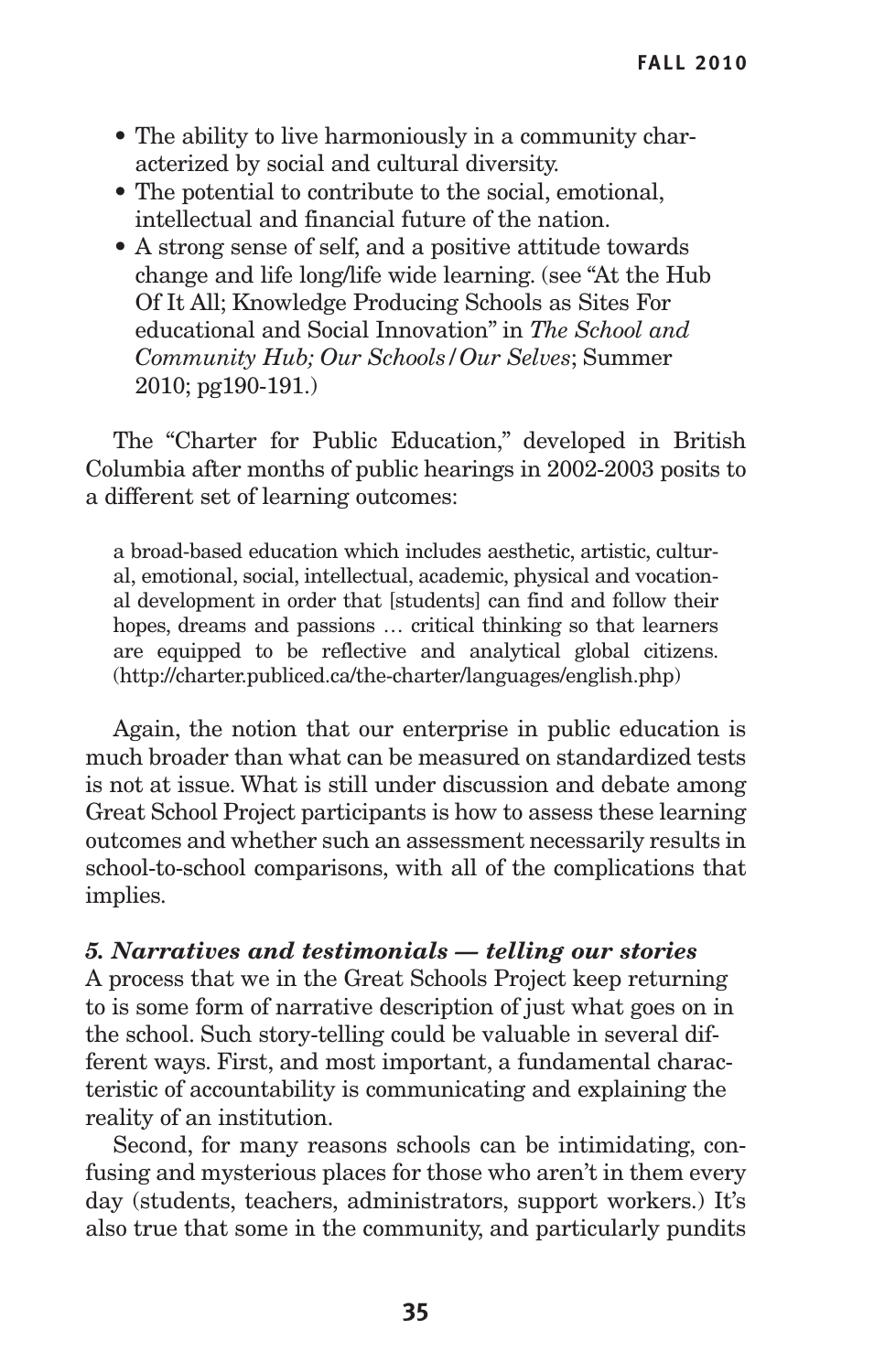and ideologues, either don't want to deal with the reality of schools, or worse, create narratives which deliberately obscure and distort that reality. Regular, organized and comprehensive narratives might be helpful in explaining "what's really going on" in a way that breaks through some of the intimidation, confusion and mystery and counters those who would obscure and distort.

But there are, clearly, some limitations and challenges in using narratives, story telling and testimonials as an accountability mechanism. One is the problem of how to communicate in an accessible way. Many parents and community members aren't comfortable with English. Some don't have the literacy skills to deal with written material (although one can imagine other, more creative and engaging ways to communicate.) Another problem is the challenge of telling our stories in an interesting way. Won't the narratives inevitably become, "Same old same old?" Who has the time and resources to report in such a way on a regular basis?

The most important challenge is deciding what stories need to be reported. Which stories are important to tell? Good news? Inspiring stories? Only testimonials? Problems faced by the school, its students and teachers? If the measure of what stories to tell is how such reporting helps us to do better for students, which narratives meet this criterion?

Still, we are interested in the idea of story telling and will investigate it further.

# *6. "Prudent sampling or profligate and politically*

*controlling census" — the case for randomized testing* Those who oppose the standardization agenda don't necessarily reject all standardized tests all of the time. A broad brush, system-wide assessment can be done, it is argued, on a randomized basis. Indeed, in British Columbia, this was the initial stated purpose and methodology of FSA testing. Hargreaves and Shirley put it this way,

… system wide accountability … can be achieved through prudent sampling rather than through a profligate and politically controlling census…" (Andy Hargreaves and Dennis Shirley; *The Fourth Way: The Inspiring Future for Educational Change*; pg 103)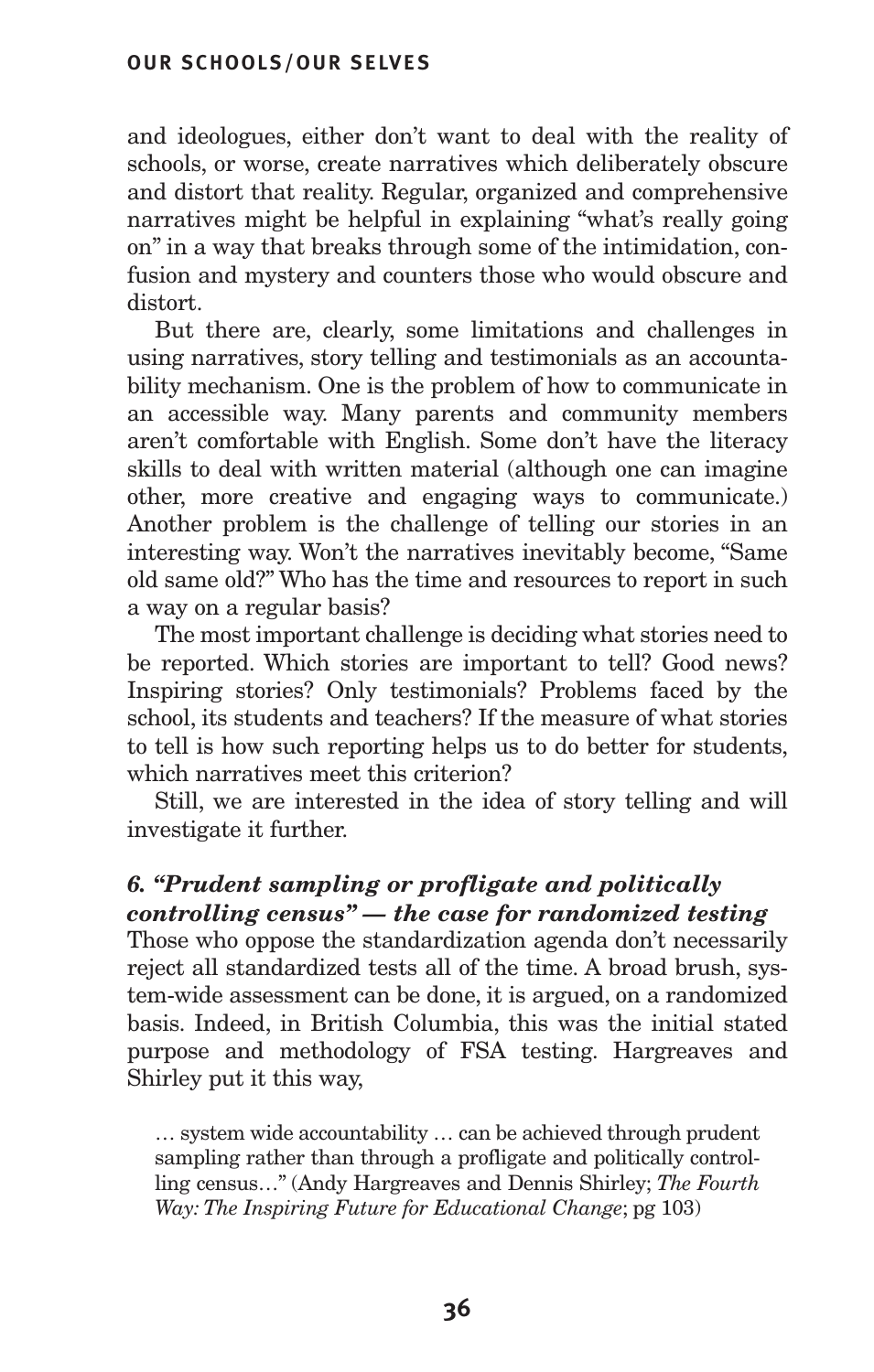Annie Kidder of Ontario's People for Education has stated testing every single student in Ontario is not necessary. She too, argues assessments should be done by sample testing.

The testing drives the system rather than the other way around … We have a system in Ontario where people are working very hard to get the top 10% of Level 2 students up to Level 3, now to me — that doesn't sound like a vision of education. (http://www.cbc.ca/canada/toronto/story/2010/08/16/standardizedtesting.html)

One suggestion we have discussed (as have many others) is the use of randomized testing for the purpose of system-wide assessment, together with one or more of the alternatives examined in this summary at the school level. This will be investigated and debated as the project continues.

## *7. Accreditation — Internal? External? Collegial*

Our discussions have turned on a number of occasions to some form of accreditation. This term is used to describe a range of experiences.

Typically a team (often made up of people external to the school working together with an internal group) identify — always involving some form of engagement with school staff, sometimes in consultation with parents and students — a list of issues, characteristics, areas of common interest and concern — to study. Discussions are held, data is collected, presentations are made, a report is written, areas of possible improvement are identified, recommendations for change are made. It is not important here to identify the various possible structures and processes used in accreditation. They may include emphasis on the external team, the internal team, or even the possibility of internal collegial selfassessment. It's enough to say that the Great Schools Project participants are attracted to the possible use of this kind of tool.

The challenge here is that accreditation has been very controversial. There are a number of reasons for this, but here in British Columbia the criticism has focused on two issues. First, accreditation, when it was used, took up enormous amounts of time and resources. In secondary schools teachers and administrators on internal teams were often provided blocks of teaching time to do accreditation work during years when budget con-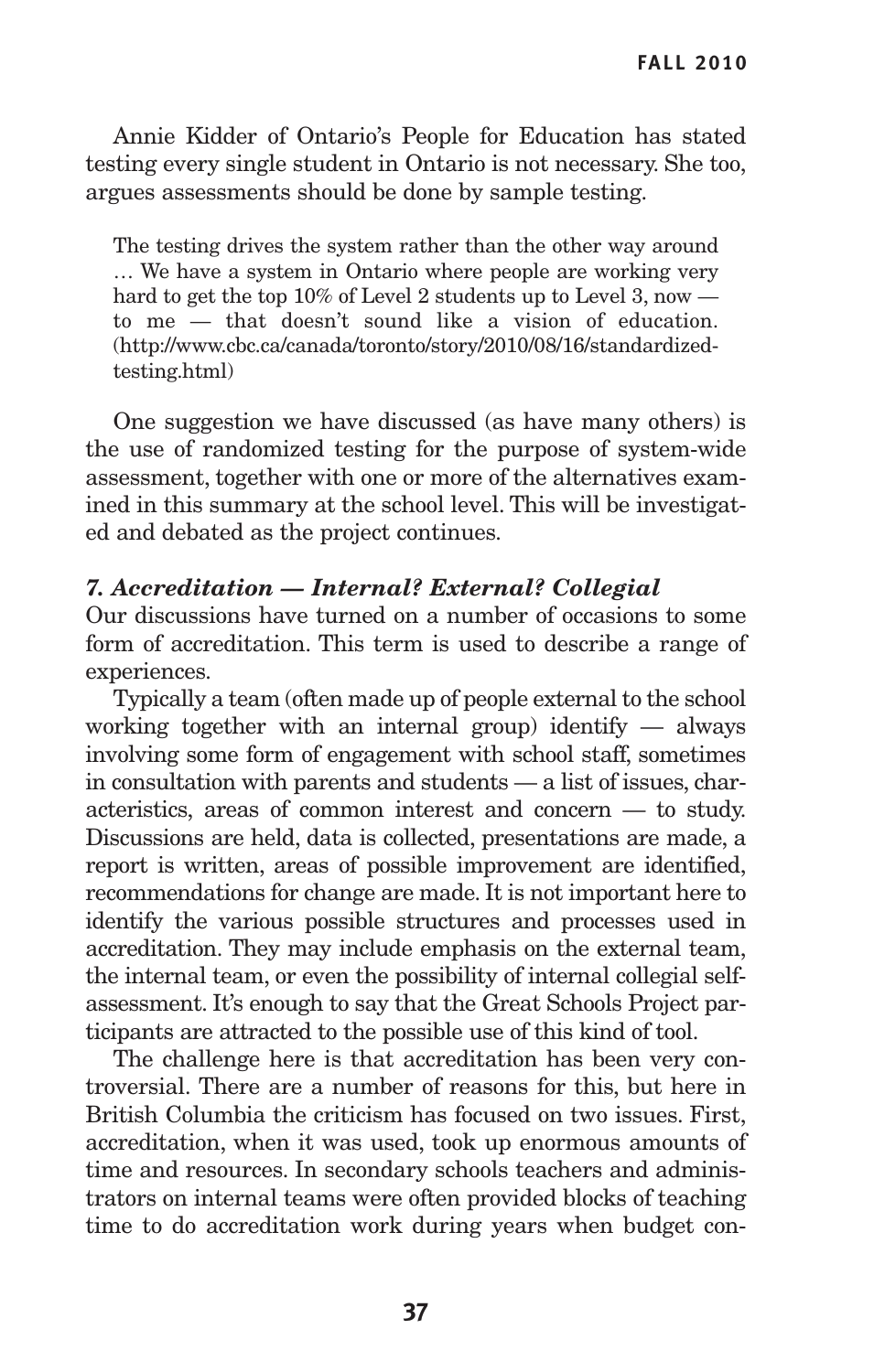straints meant cuts in education services to children. Even in good times it's difficult to justify the kind of time, money and energy which were used on accreditation.

A second concern was that the recommendations that arose from the accreditation process were often not acted upon. This was sometimes because the accreditation itself was pro forma: it had to be done so it was done. Often though, the reason the recommendations were ignored was that to deal with them effectively, additional resources were needed and those resources were just not available.

Notwithstanding these legitimate concerns and criticisms, we will discuss the accreditation option further.

## *8. What's it like in there? — Open schools week*

Virtually every teacher has had the experience of friends or acquaintances asking, "What's that school like? Is it a good school? How do I know if it's a school I should send my child to?" In effect, they're asking us to assess the school. The fact that this is such a common occurrence is good news. People have confidence that teachers, because of their experience, skills and expertise, can make useful judgments.

## **Spending time in the school can't be beat.**

When I'm asked to do such an "assessment" I almost always suggest that people visit the school, walk through the hallways, stand for a while in the

foyer, spend some time in a couple of classrooms. That's because most people can learn a lot more about a school in a one hour visit than in all the "data" that the standardizers can trot out.

In terms of finding out, "How is our school doing?" spending time in the school can't be beat. So why haven't schools organized more opportunities for parents and the wider community to visit schools? Here we're talking about much more than parentteacher interviews three times a year or a concert to celebrate the end of the school year.

Opening up the school for a week or more — for classroom visits during the day, for special presentations by students, for performances, for debates about teaching and learning and discussions among students, parents, teachers and the wider community, for reviews and explanations of school goals and progress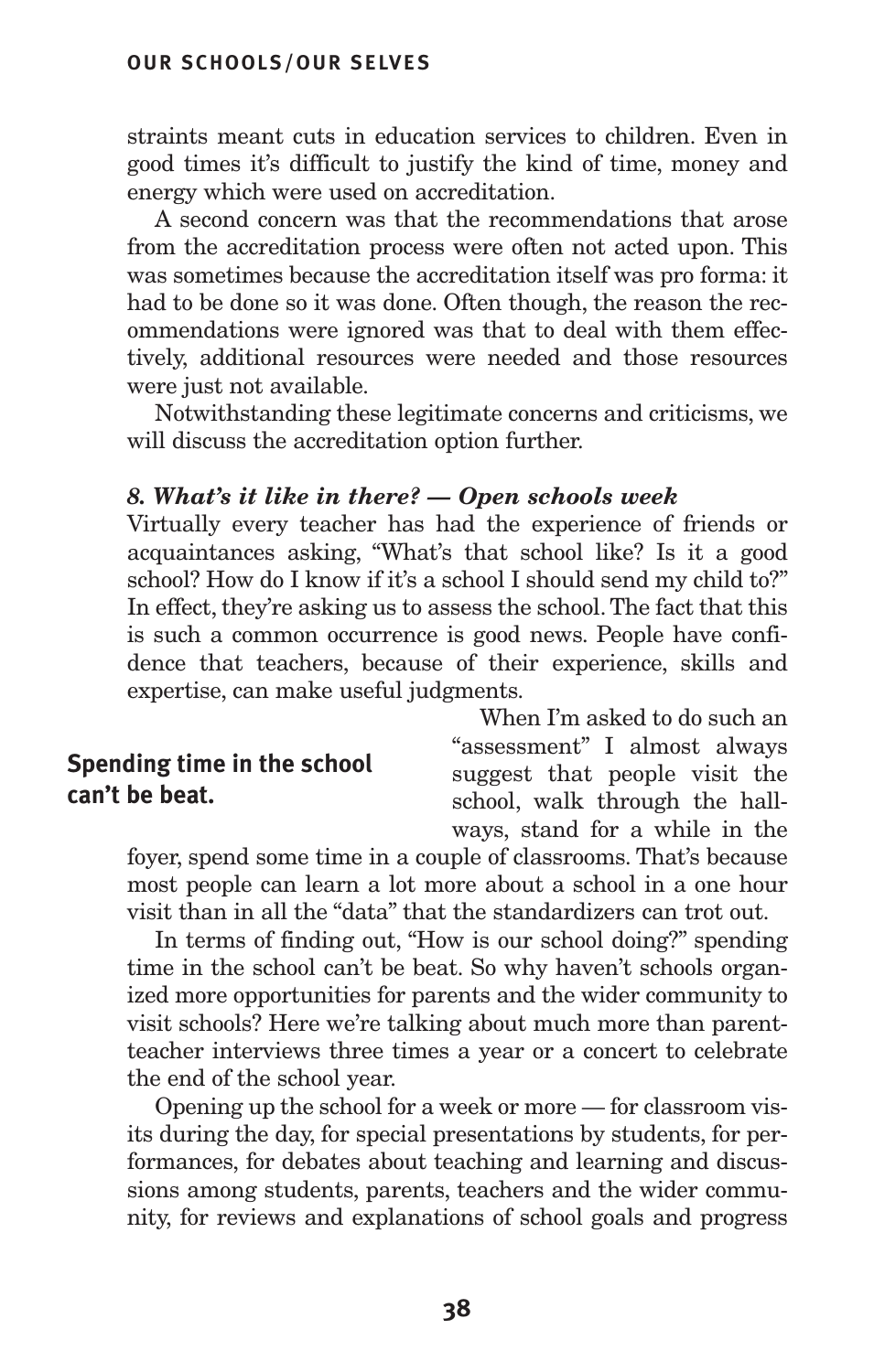and problems in achieving them, and to discuss together ways of improving the situation for students — is a daunting prospect. Time, energy, resources, logistical complications, facilitation issues, language challenges, work schedule problems — all make the prospect seem virtually impossible. In addition, such a process could easily become a "showcase" of what's working (not a bad idea) rather than a critical engagement about how to make the education experience of every child as successful as it can possibly be.

Yet what more direct accountability to the community could be imagined than making real participation in the life and functioning of the school a reality?

Participants in the project have been intrigued by the notion of a comprehensive "Open Schools Week." We are well aware of the real and legitimate obstacles to such an idea, but will certainly explore and discuss it further.

# *9. A parent handbook — important and provocative questions*

One suggestion we have discussed is the production of a "handbook for parents" to help them engage with the school. What questions should they ask students, teachers and administrators to help them make an assessment of how the school is doing? This might be attached to, or done parallel with, an INPUTS based assessment of the school. The questions and handbook might be prepared by parents and the community or produced by school staffs (or a combination of the two).

Such an innovation is based on the assumption that increased information is fundamental to "accountability". It also takes as a starting point that individual parents, especially poor, marginalized, immigrant, and working class parents, are often very uncomfortable and feel, or are made to feel, inadequate in the school setting. So suggesting to many parents that they "Just ask the teacher. Make an appointment with the principal. Express your concerns. Feel free to criticize,"is perhaps well meaning, but often of little value. A handbook with prepared questions which ask important and provocative questions could make the task easier for many parents.

Of course such a handbook doesn't deal with a number of significant challenges. Many parents don't speak or read English.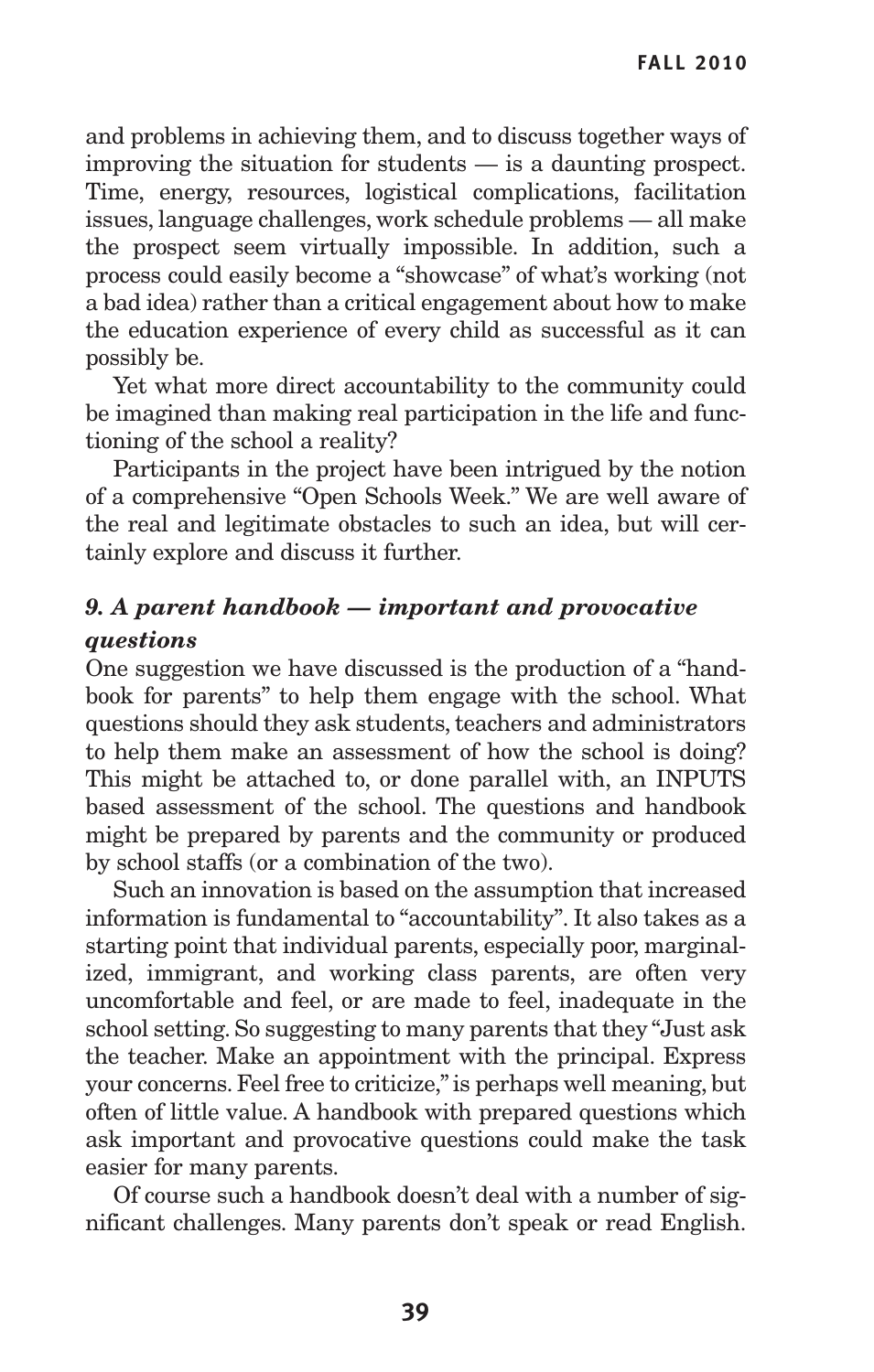Many work long hours and have little time to get into the school even when they want to. And however hard we work to make such a process and handbook accessible the fact remains that our schools are, for many parents and community members, not comfortable places to be, and teachers and principals are not easy people to speak with.

## *10. Why not ask the kids — student surveys*

Accountability, at its most basic, should take into account assessments made by students themselves. Care must be taken that such a process is not simply pro forma or token. What mechanisms could be used to solicit student input? What guarantees must be put in place to ensure their criticisms, suggestions and advice are acted upon? What cultural norms need to be fostered in the school to make sure such an opportunity is taken seriously by students, teachers and the community?

At Chief Maquinna Elementary School in Vancouver an attempt is being made to do all of these things. Introduced in

**[A new survey] monitors the connectedness each student feels to the school to gain a deeper understanding of their individual needs and concerns and then uses this understanding to help meet these needs more effectively.**

2009/2010 a survey will be done three times in the 2010/2011 school year.The survey is based on a tool developed by educators at the district level working with aboriginal students. It monitors the connectedness each student feels to the school to gain a deeper understanding of their individual needs and concerns and then uses this

understanding to help meet these needs more effectively. Bill Hood, one of the teachers at the school and a leader in moving the school community in this direction describes the project:

Students who take the survey are anonymous, but do record their grade level. The survey asks students to place themselves on seven basic questions about feelings of safety, fair treatment, happiness at school, self-concept and pride of heritage. There is also an opportunity to simply tell the staff something students want them to know.

The plan is to use the results in a public way, within the school by posting the results of individual questions on a centrally locat-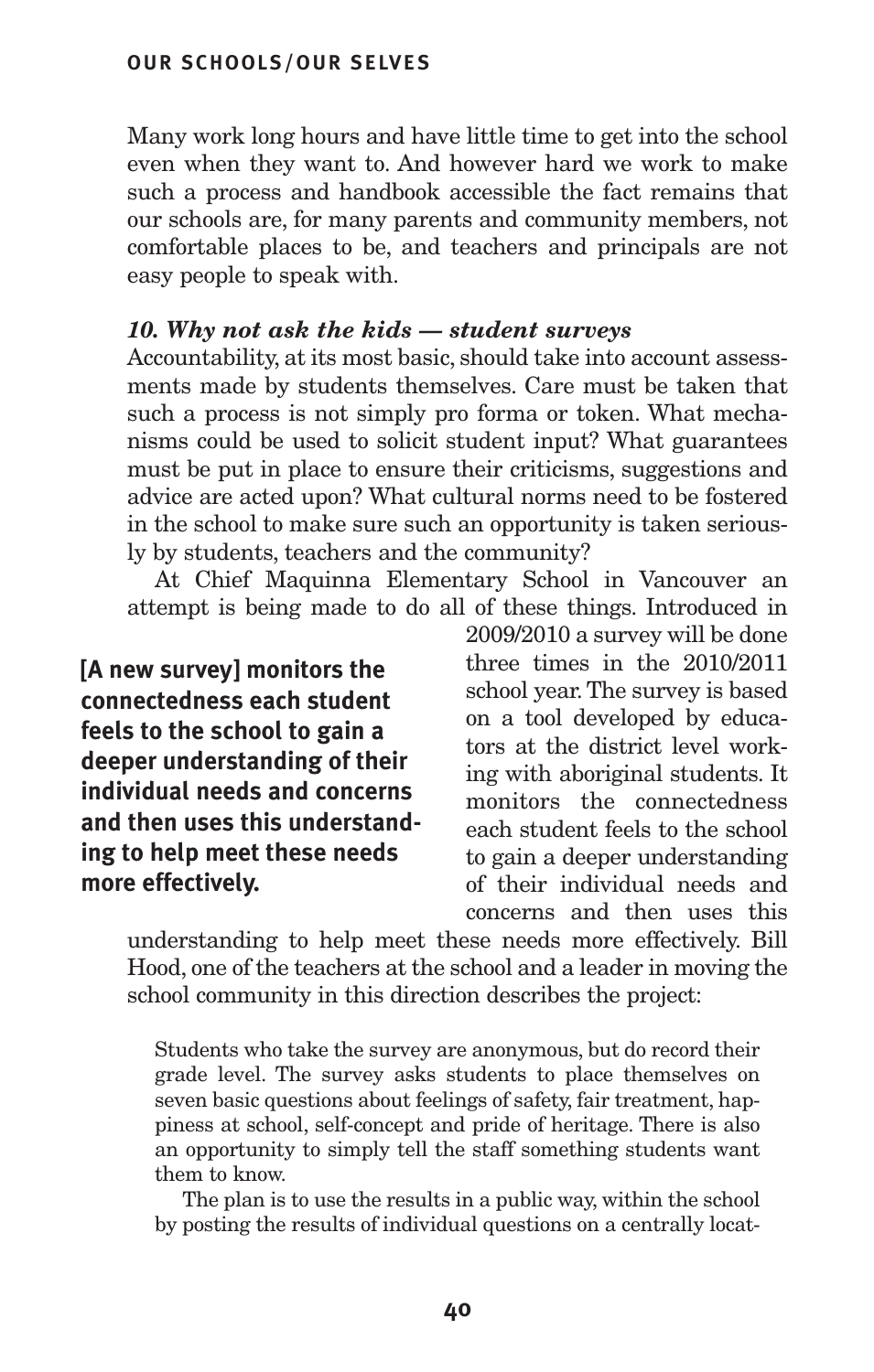ed bulletin board, and by referring to sections of the survey at weekly assemblies, as a regular part of school business.

The school is also hoping to combine this student centered activity with a parent directed activity asking parents to report their feelings about their child's/children's progress. Parents will be invited to comment on something they are happy about, wish for, and are concerned about their child's education at the school. The plan is to share the results of all of these activities with the Parents' Advisory Council, and to share the results of the student surveys with parents as well.

The hope is to use both the student and parent generated information to help direct a reflection session for the community, led by some of the staff at the school.All of this is imagined as contributing pro-actively to an alternative to the narrow, misleading, and poorly conceived inferences currently being made by some from the results of a series of standardized tests given to some students. (This is a very short, and therefore simplified, summary of the plans at Chief Maquinna Elementary. For more information email Bill Hood at HoodWE@gmail.com.)

This exciting project points to a potentially useful and rich process for school improvement. School tone, safety and security of students, school philosophy, etc. seem to be the most straightforward topics to be explored with this method. It would be much more complex, though no less interesting, to imagine a way to use the process to look more closely at pedagogical and curricular issues. Certainly the Great Schools Project will be looking at the notion of students as assessors of accountability.

## *11. Don't forget my child with special needs — does our school have the programs, teachers and attitudes she requires to be successful?*

Some participants in the Great Schools Project are parents of students with special needs. They have reminded us that for their families, an important element of accountability is simply to communicate to them in an accessible and transparent way whether the programs, teachers and attitudes needed by their children are available in any given school.

For these families the questions, "How is our school doing? How well does our school meet the needs of my child?" need to be asked before the child enters the school and answered in a way that takes into account the specific needs of that child.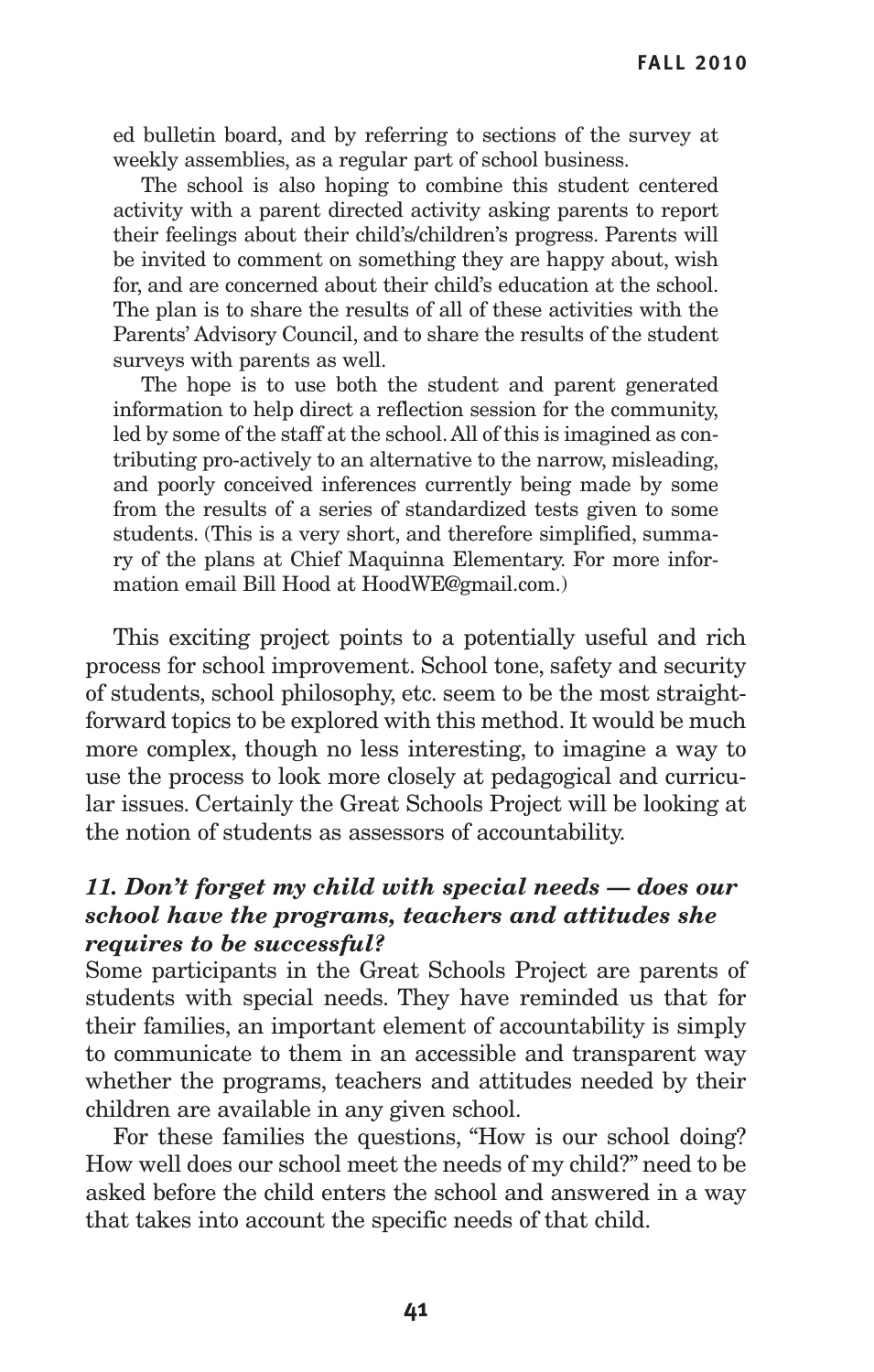While this use of the term "accountability" is clearly a different kettle of fish from much of what we have been discussing, it is no less valid and needs to be taken seriously as the project moves forward.

## *12. Rights respecting schools*

A fascinating attempt to educate (and assess that education) on the basis of a set of criteria dramatically different from those underlying standardized testing methods is "Rights Respecting Schools." This innovation takes as its starting point the commitments made to children by virtually every country on earth in the UN Declaration on the Rights of the Child.Work on this approach has been going on at Cape Breton University Children's Rights Centre and the County of Hampshire Rights Education Initiative in England. (see http://discovery.cbu.ca/psych/images/ uploads/RRR2008report.pdf and http://discovery.cbu.ca/psych/ index.php?/children/journal\_list/).

Evaluations of children's rights curricula developed by the Children's Rights Centre with funding from Canadian Heritage, and pilot tested in grade six and grade eight classes in the Cape Breton-Victoria Region, showed a positive impact on students' attitudes and behaviors. Children who learned about their rights in the context of a caring and participatory classroom environment demonstrated increased support for the rights of others and more positive interactions with peers and teachers, and engaged less frequently in bullying and teasing of classmates. (http://discovery.cbu.ca/psych/index.php?/children/resources\_list/.

Two things are clear about such an approach. First, it differs from and therefore challenges the orthodox view that simple assessment of literacy and numeracy through the use of standardized testing is "what counts." Second, a wider range of OUT-PUTS than is contemplated in these projects would certainly be of interest to students, parents, communities and policy makers. Nevertheless, the concerns raised by "Rights Respecting Schools" should be a fundamental part of what we assess.

Additionally, the Great Schools Project will need to look carefully at the methodologies and tools used by RRS adherents in assessing progress.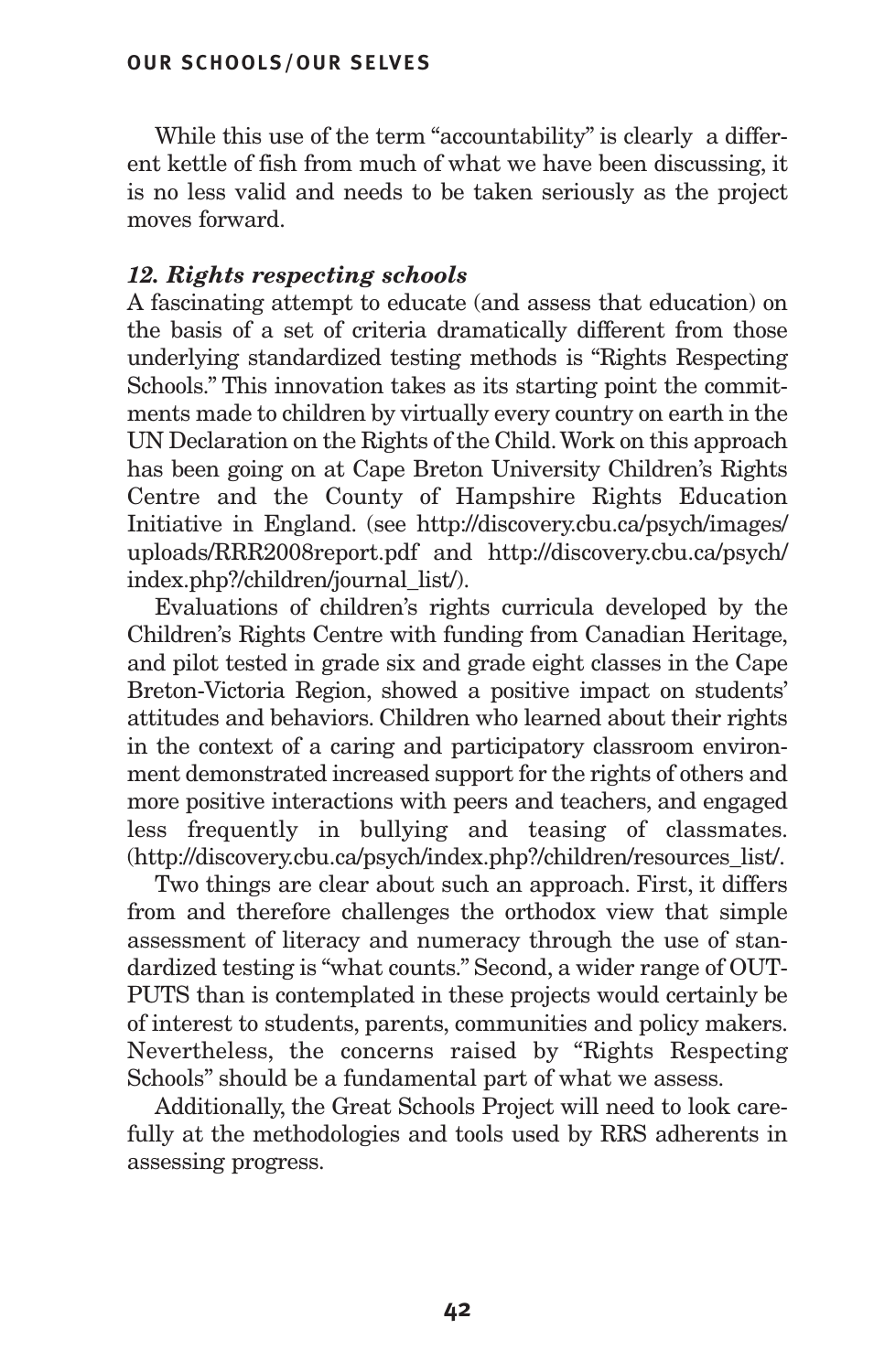# **TEAC — principles and choice**

"Teacher Education Accreditation Council" is a system, process and institution for assessing teacher education programs in the U.S. (http://www.teac.org/). They have become slightly more prescriptive over time, but are still committed to letting programs define their own indicators for success in relation to general principles. (See http://www.teac.org/accreditation/goals-principles/ for details.)

One possibility is a similar system in K-12, with the principles based on the Charter for Public Education or a similar set of criteria.

## **The case against school assessment**

There are many, of course, who reject the need for a new system of school assessment. They make a number of coherent and attractive arguments to support their position. First, they argue correctly, that assessment of student progress is best accomplished by classroom teachers using a range of assessment tools as diverse as the learning styles and learning needs of their students. Certainly no one working on the Great Schools Project has any argument with this proposition. Classroom teachers using classroom based evaluation techniques over the period of a school year are best placed to make judgments about student progress. More important, classroom teachers design and use assessment tools to help improve learning, rather than to measure students against students or schools against schools.

Second, it is argued that a concern with school assessment somehow implies a "deficit" that needs to be dealt with, either at the school or system level. This position includes two elements, one substantive and one "political". Proponents of this view argue that while our schools may not be perfect, there is no dramatic "deficit" that needs to be dealt with, nor do they have confidence that school level assessment will improve those elements of our schools that need to be changed.They also contend that a concern with and energy devoted to new school assessment methodology plays into the hands of reactionary critics by reinforcing their contention that there is a "crisis" in public education.

Third is a concern that any new system that leads to the possibility of school-to-school comparisons will have the same negative impacts, especially on schools in marginalized and poor com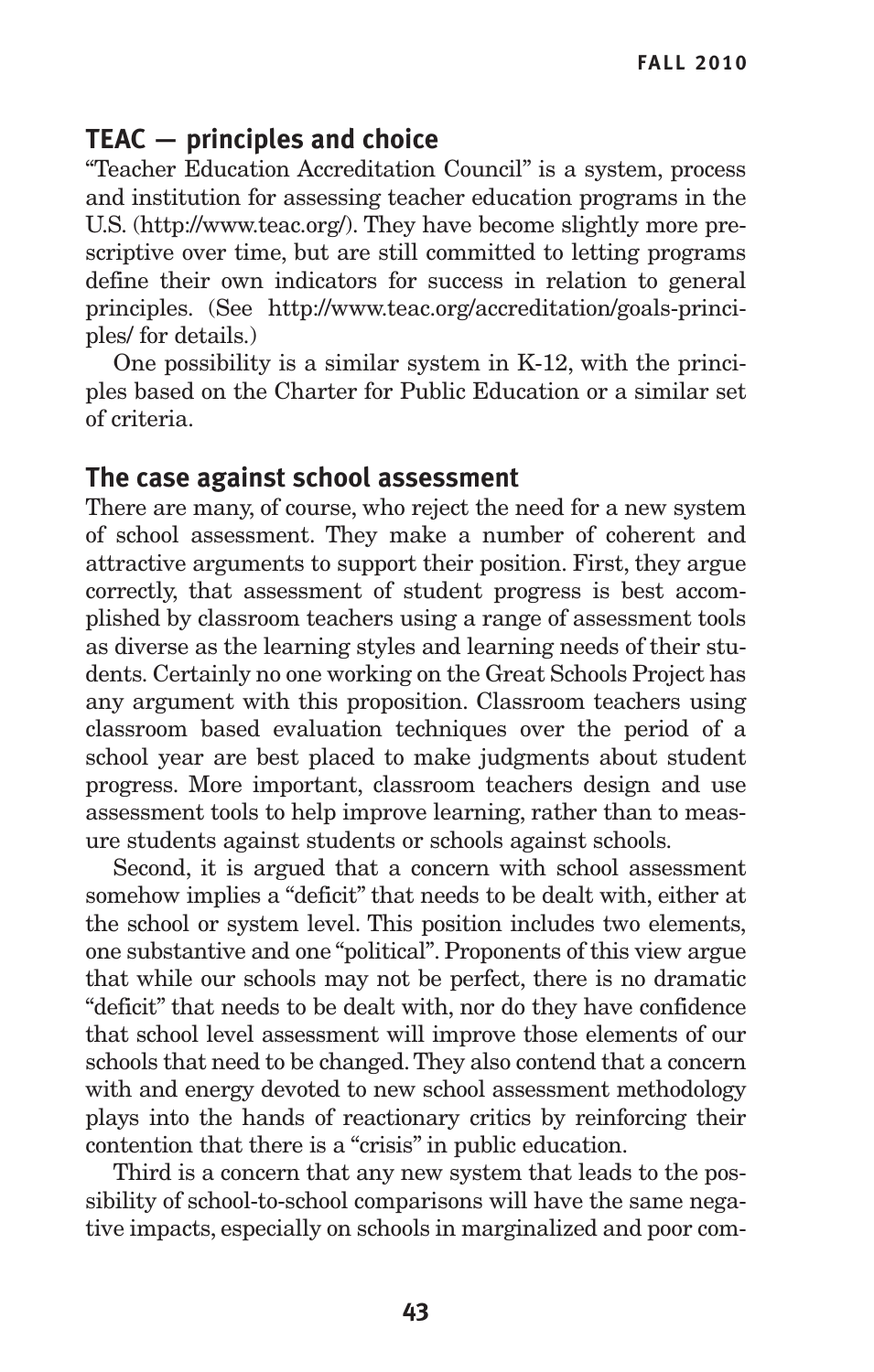munities, as the current standardized tests and their rankings. Whatever our good intentions, our critics believe we will end up with a plan that contributes to the commodification of schools. Our work will be used to create comparisons and rankings, they suggest, that will be used to fuel the dangerous argument for socalled "choice". All of this is a distraction from the real issue, which is to advocate for improvements in all schools so that all students can benefit.

# **The real issue … is to advocate for improvements in all schools so that all students can benefit.**

Fourth is a concern about the time and energy that will inevitably be needed to introduce and implement any new school assessment plan. Students, teachers, parents

and communities are already stretched, each in their own way. With ongoing cuts to programs and services, what will the cost be in money, time and energy to carry out school assessments?

Finally, some disagree with us about the emphasis we put on school assessment because they believe there are much more pressing tasks we should be focused on.These include, for example, the struggle for adequate resources, especially reductions in class sizes and improvements in services to students with special needs; organizing communities, in particular marginalized and poor communities, to participate in, advocate for and defend their children's education; continuing with the ongoing campaign to analyze, criticize and discredit standardized testing and school rankings.

## **Why we're commited to the project**

Our response to these criticisms takes us back to the two reasons we established the Great Schools Project in the first place. First, progressive educators, advocates and policy makers need an answer to the concern expressed by the Mum in her questions and by many others who care about public education. We've all had the experience of explaining our critique of standardized testing and school rankings only to have those to whom we are speaking respond, "OK, I get your point. I agree with your criticisms. But how would you assess our schools? What would you do?"

It's not enough to oppose. We also need to propose. Otherwise we debate on someone else's turf, using their narrative and their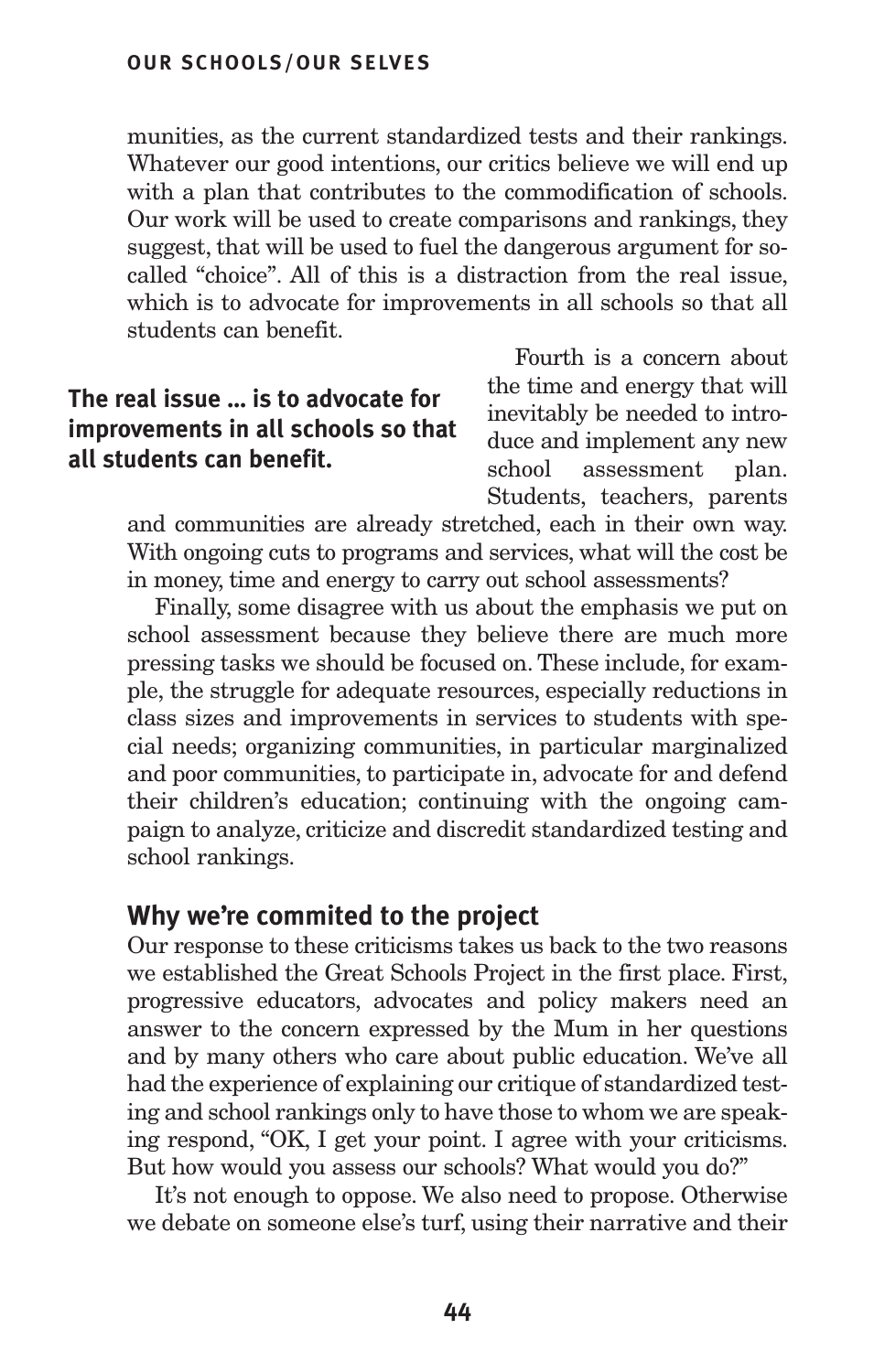framing. As long as they set the terms of the debate, even if our criticisms are just, logical, and reasonable, we add to the standardizers' credibility every time we argue with them.

More important, progressive educators have a responsibility to model the kind of critical thinking we seek to encourage in our students. And critical thinking means much more than simply criticizing. It means, among other things, imagining a better future, reforming and transforming our institutions and our world — including and especially public education.

A vital element of our own critical thinking is dealing with the truism that, for the most part, the standardizers simply measure wealth and power with their tests and their league tables. Everybody knows the results of the Fraser Institute's so-called report card can be accurately predicted before any children write any tests by looking at who is wealthy and who isn't.

But just because it's obvious doesn't mean it isn't important. Poor, working class and marginalized kids and their schools are relatively poorly served by the public education system, and always have been. And that's unacceptable. So project participants see as a priority assessing our schools in a way that speaks directly to the problem of social class inequality that is reinforced by all the institutions and structures of our communities — including the public school system.

Great Schools Project participants are keenly aware of the danger of contributing to further marginalization of those already marginalized children, schools and communities if the recommendations that come out of our project aren't carefully developed and implemented. If the goal of redressing educational and social inequality is not at the forefront of our discussions, our debates and our recommendations, we will have failed in our work.

## **We've only just begun**

Education activists used to spend most of our time talking about and debating ways to transform the education system for the better. In our discussions during the 1960s and 1970s, curriculum, pedagogy, structures, power, social class and inequality were all grist for our mill. We were mistaken about a lot of things (although not everything). To our credit though, we dreamed of a better world and believed we could make the world better.